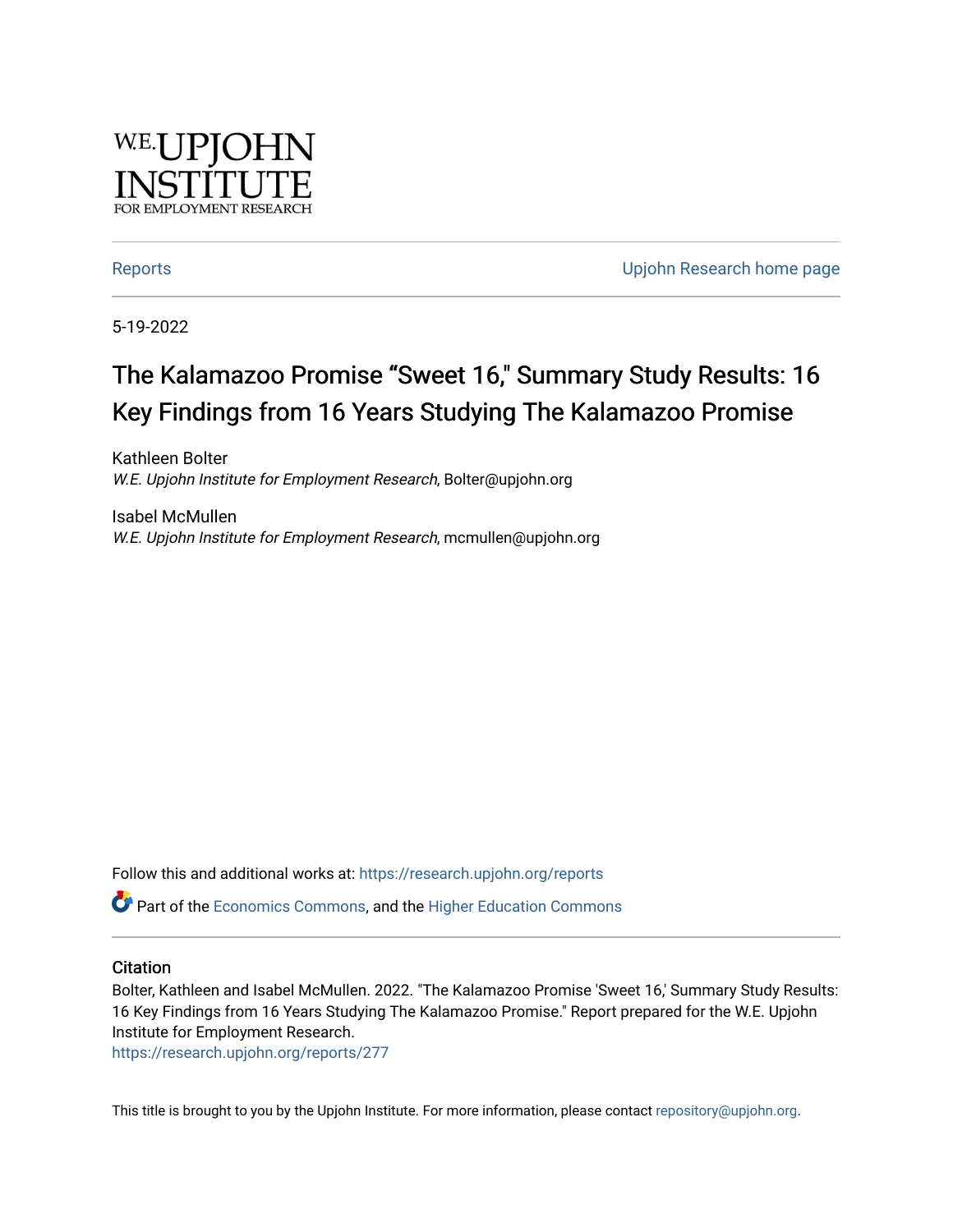# **The Kalamazoo Promise "Sweet 16"**

**SUMMARY STUDY RESULTS**

16 Key Findings from 16 Years Studying The Kalamazoo Promise





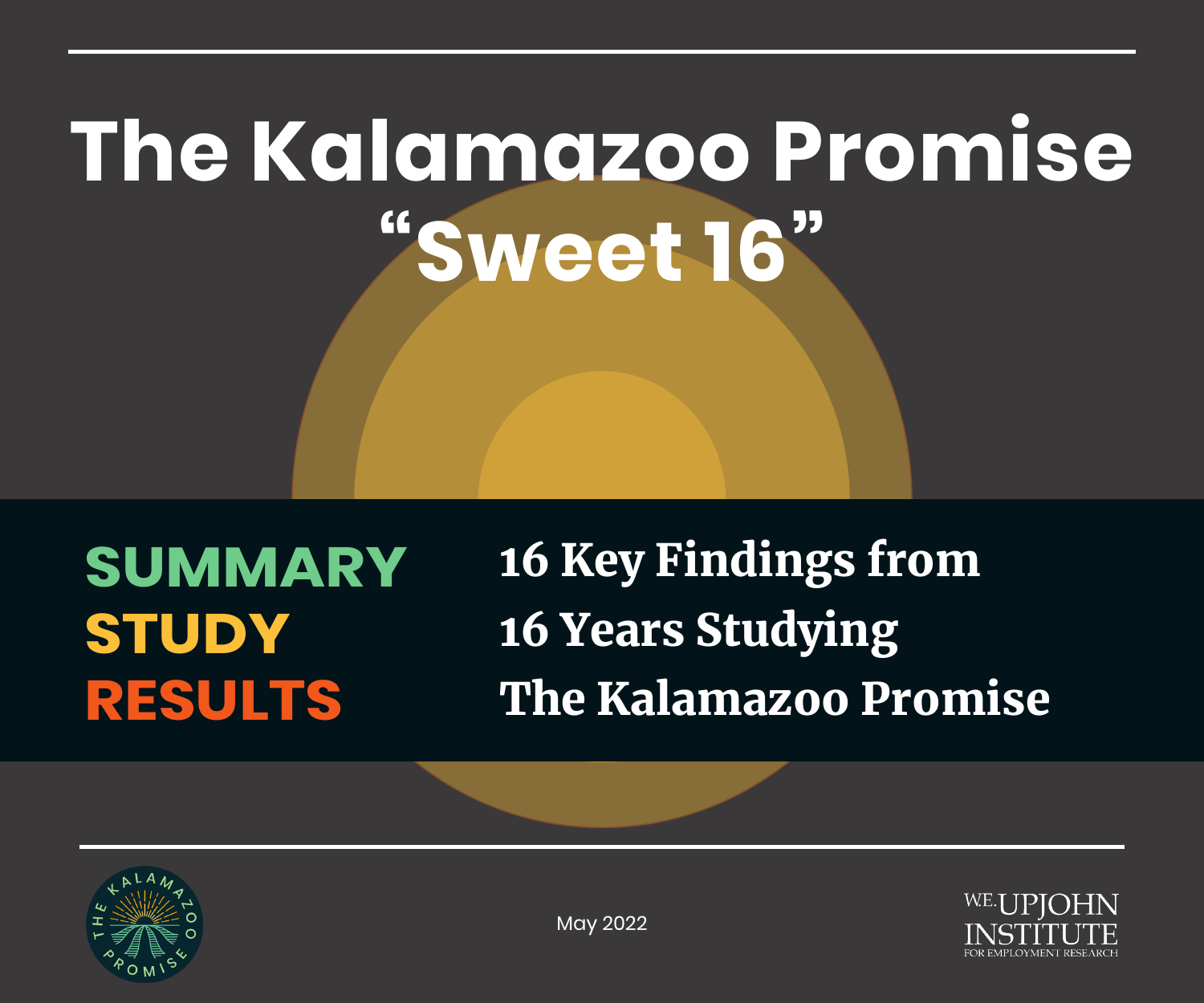### **Acknowledgments**

The authors of this report are Kathleen Bolter and Isabel McMullen.

Additional Upjohn Institute contributors are Lee Adams, Tim Bartik, Dan Collier, Brad Hershbein, Allison Hewitt Colosky, Marta Lachowska, Michelle Miller-Adams, and Bridget Timmeney.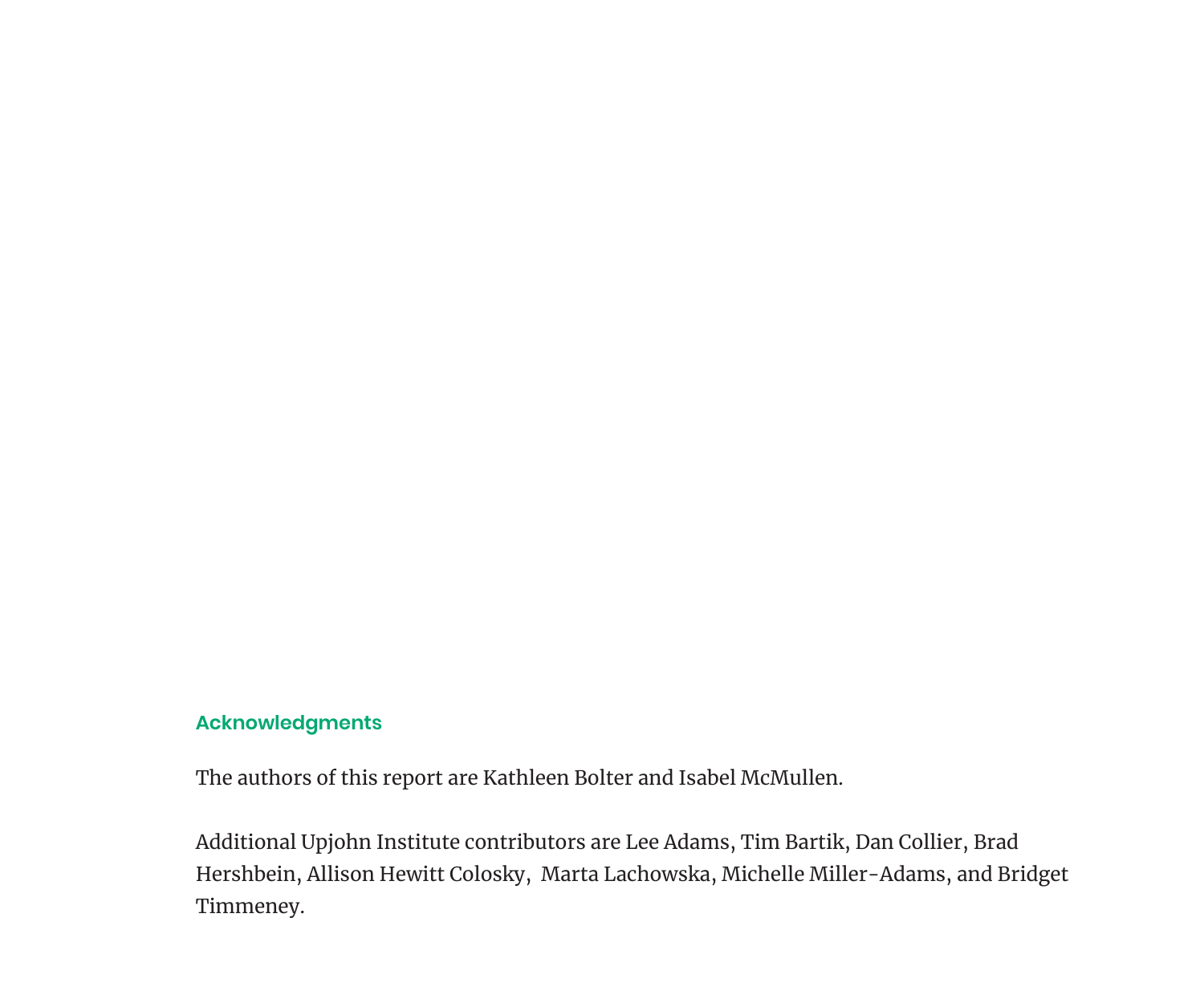### TABLE OF CONTENTS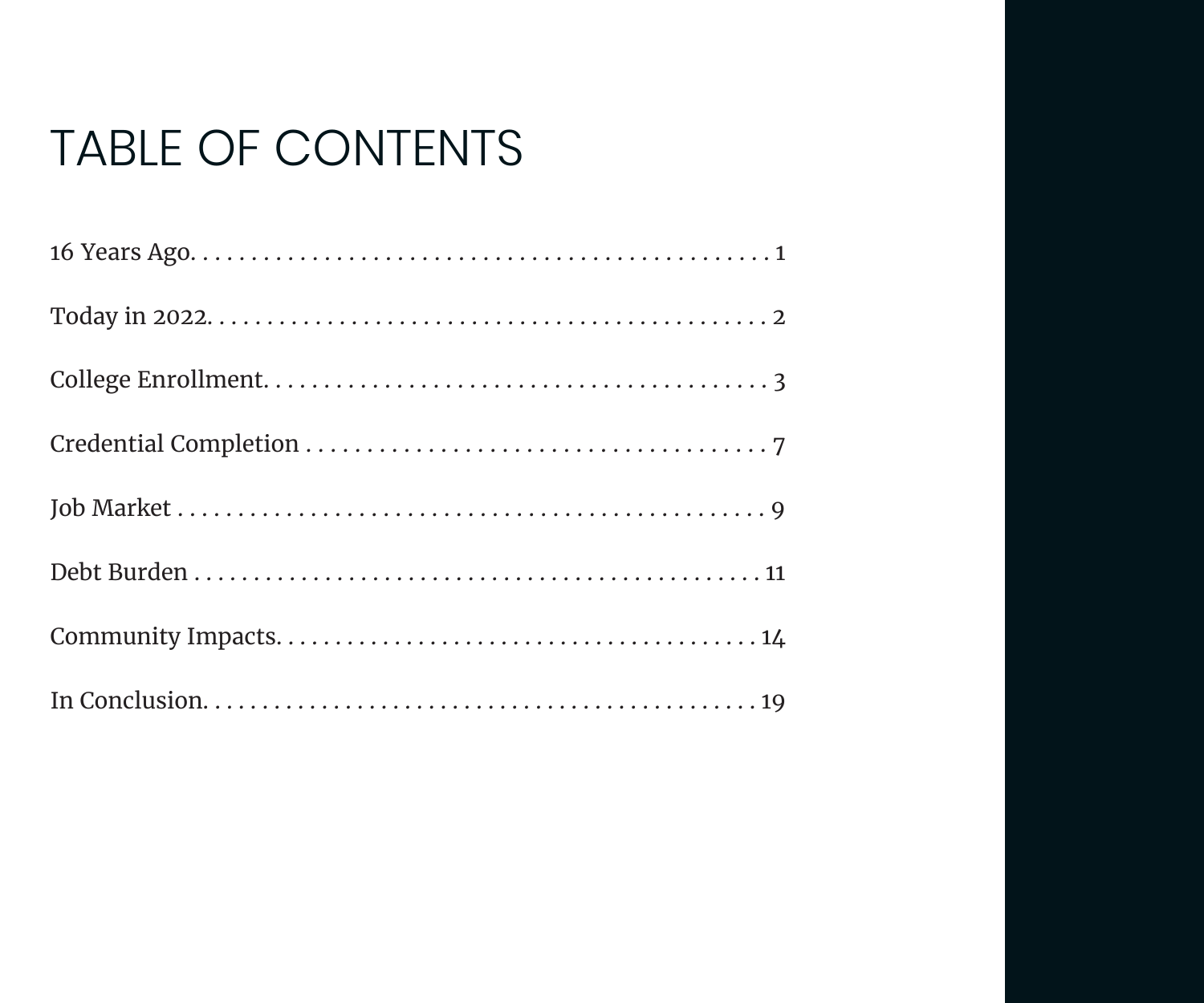## 16 years ago...

The Kalamazoo Promise went into effect guaranteeing full college scholarships to eligible graduates of the Kalamazoo Public Schools (KPS) district. The Kalamazoo Promise provided the model for a unique type of college scholarship program, one in which the allocation of funds is based not on merit or need, but on place—specifically, Kalamazoo, a medium-sized midwestern city located halfway between Chicago and Detroit.

The Kalamazoo Promise is perhaps one of the best designed "place-based" scholarship programs in the country. The scholarship is generously awarded before other funding is considered. This means students are able to access financial aid in addition to their Kalamazoo Promise funding. The scholarship is flexible, allowing recipients to access funds any time within 10 years of graduation. The scholarship is universal: every graduate of KPS is eligible for a Promise scholarship provided they have been enrolled in and resided within the district for a minimum of four years, with the amount of the scholarship increasing based on enrollment length. And the Kalamazoo Promise is endowed in perpetuity, meaning it exists as a long-term commitment to the community.

The Kalamazoo Promise was designed with the potential to shift the community away from the tipping point of urban decay by spurring scholastic achievement, school improvement, population growth, and economic revitalization. Calling into action coalitions of residents, businesses, nonprofit organizations, and government agencies to work strategically to leverage the potential of the Kalamazoo Promise, the goal was for this place-based scholarship program to serve as an important new instrument for economic revitalization.

Source: Miller-Adams, Michelle. "A simple gift? The impact of the Kalamazoo Promise on economic revitalization." Employment Research Newsletter 13, no. 3 (2006): 1.

1



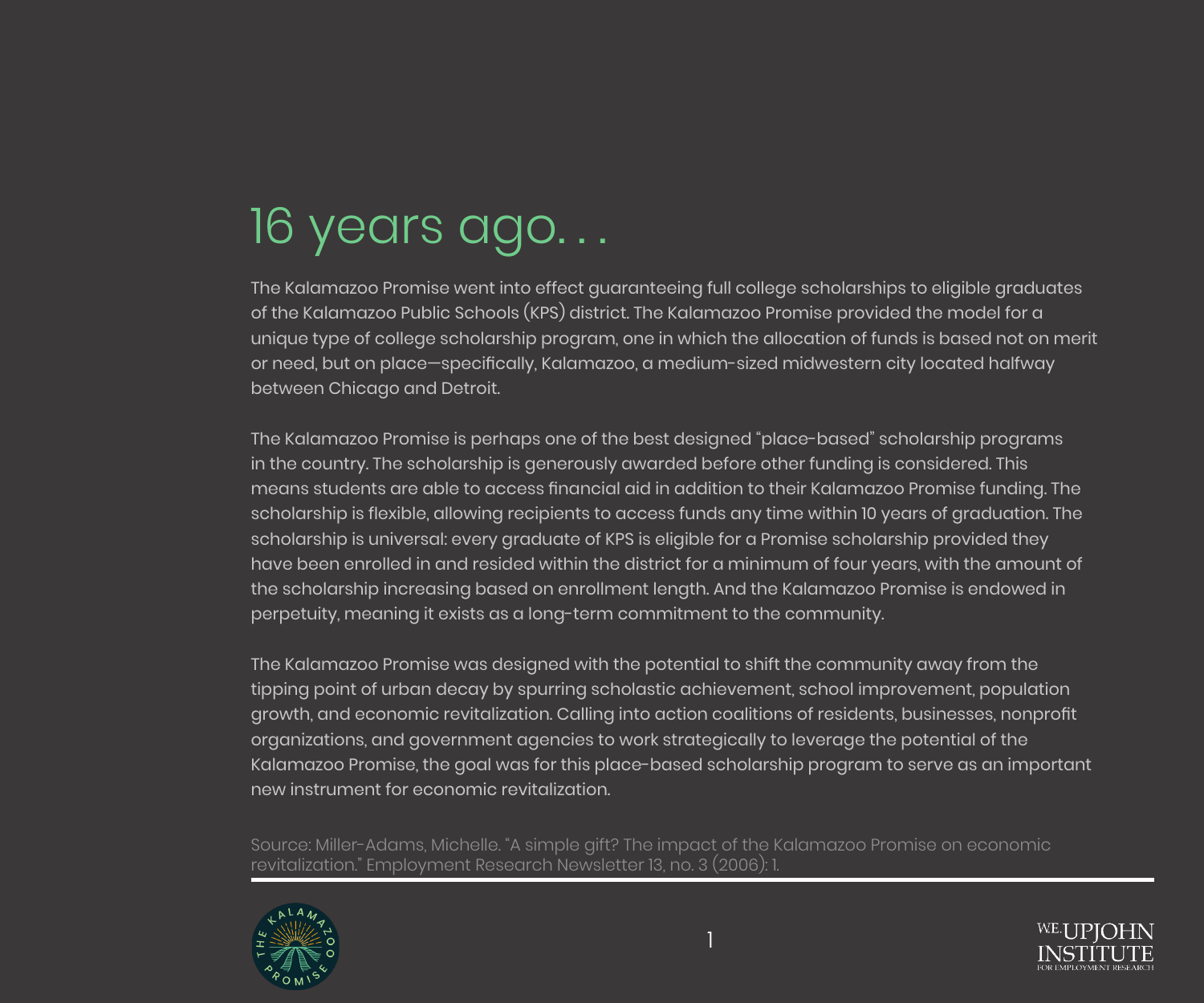## Today in 2022 ...

The Kalamazoo Promise has been in effect for over 16 years, with close to 10,000 KPS students using the scholarship. From its inception, the W.E. Upjohn Institute for Employment Research has served as a partner to the Kalamazoo Promise, particularly in the area of research and evaluation. Serving as a hub for research efforts and a convener of those seeking to strengthen the connection between education and economic development, the Upjohn Institute has studied many facets of the Kalamazoo Promise from college enrollment and completion, the job market, debt burden for students, and community impact. This booklet provides a summary of some of the most important takeaways from that research to date.

The goals of the Kalamazoo Promise were immense and daring; to lower the cost of postsecondary education and increase incentives for high school graduation, college attendance, and college completion. In doing so, stakeholders anticipated higher lifetime earnings for the community's young people and a better-trained workforce for businesses. By creating incentives for current residents to remain in the district and for new residents (especially those with children) to move in, the Promise was also expected to reverse the school district's decades-long slide in enrollment.

While additional research is still needed, the studies that were completed show the significant impact of the Kalamazoo Promise on the lives of the residents of the Kalamazoo community. The Kalamazoo Promise has succeeded in many ways, although time is still needed to understand the full impact of the scholarship. In honor of the Kalamazoo Promise's "sweet 16," we present 16 key findings from 16 years studying the Kalamazoo Promise.



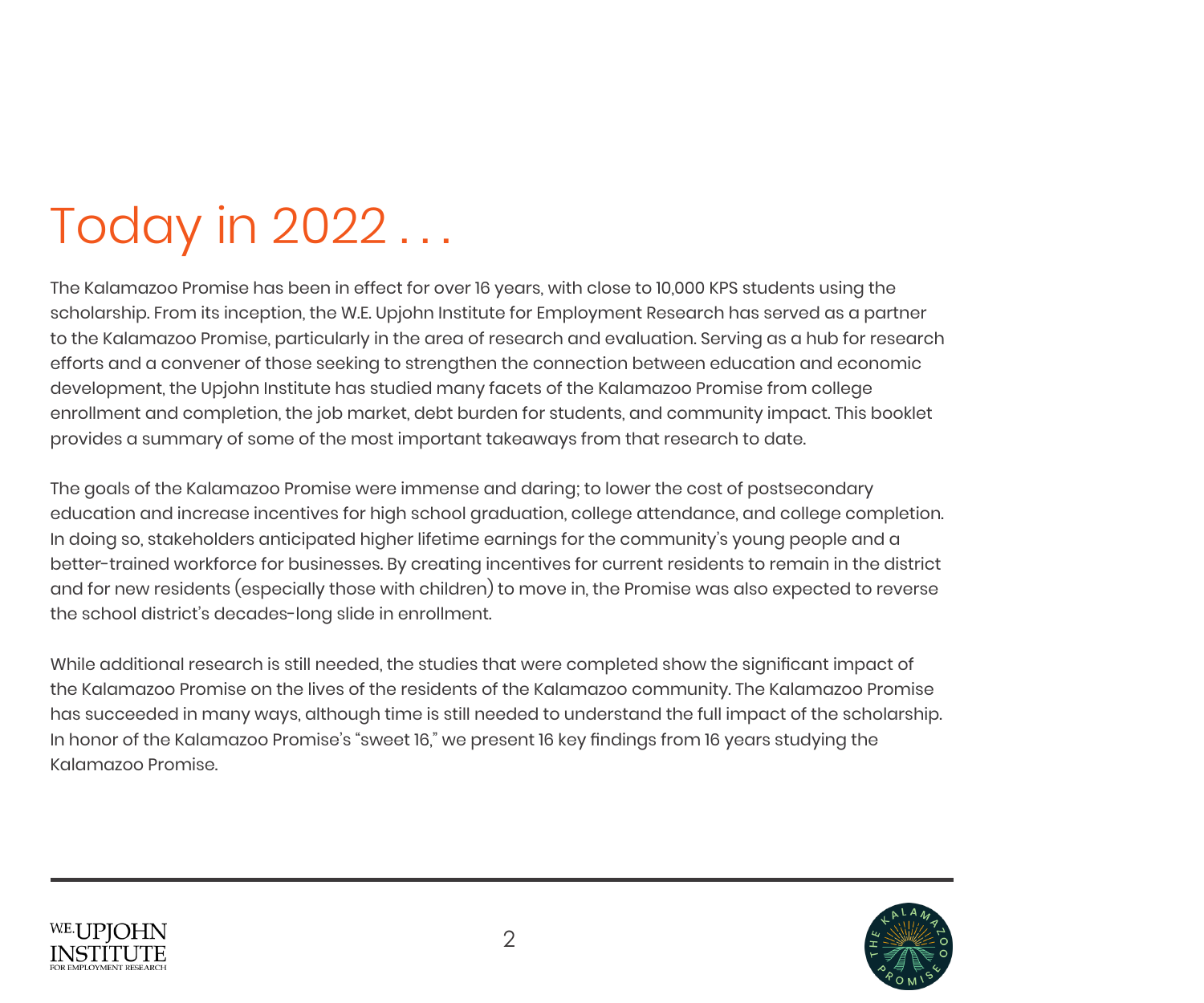

The Kalamazoo Promise increases the<br>likelihood students enroll in college. likelihood students enroll in college.

14%

Increase in the chance of students enrolling in *any college* within six months of high school graduation.

23%

Increase in the chance of students enrolling in a *four-year college* within six months of high school graduation.

Source: Bartik, Timothy J., Brad Hershbein, and Marta Lachowska. "The effects of the Kalamazoo Promise Scholarship on college enrollment and completion." *Journal of Human Resources* 56, no. 1 (2021): 269-310.



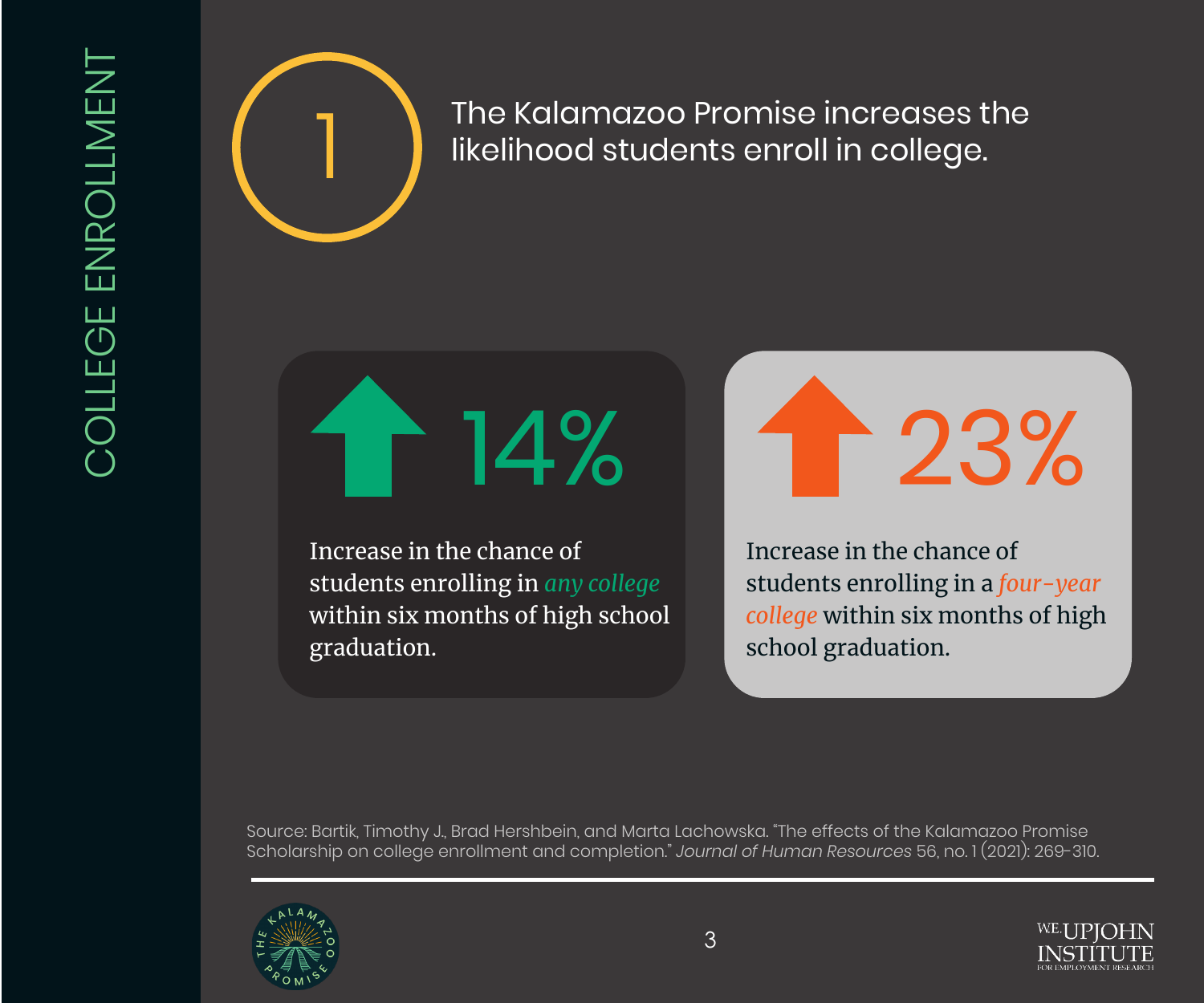

Among all racial and ethnic groups, women eligible for the Kalamazoo Promise are more likely to enroll in college than men.

Percent of Eligible Graduates Attending College at Any Time



Sources: Bartik, Timothy J., Brad Hershbein, and Marta Lachowska. "The effects of the Kalamazoo Promise Scholarship on college enrollment and completion." *Journal of Human Resources* 56, no. 1 (2021): 269-310.; W.E. Upjohn Institute for Employment Research, Kalamazoo Promise Eligibility and Usage data. "Scholarship Use by Race/Ethnicity and Gender: Percent of Eligible Graduates who used the Promise at any time." (2022).



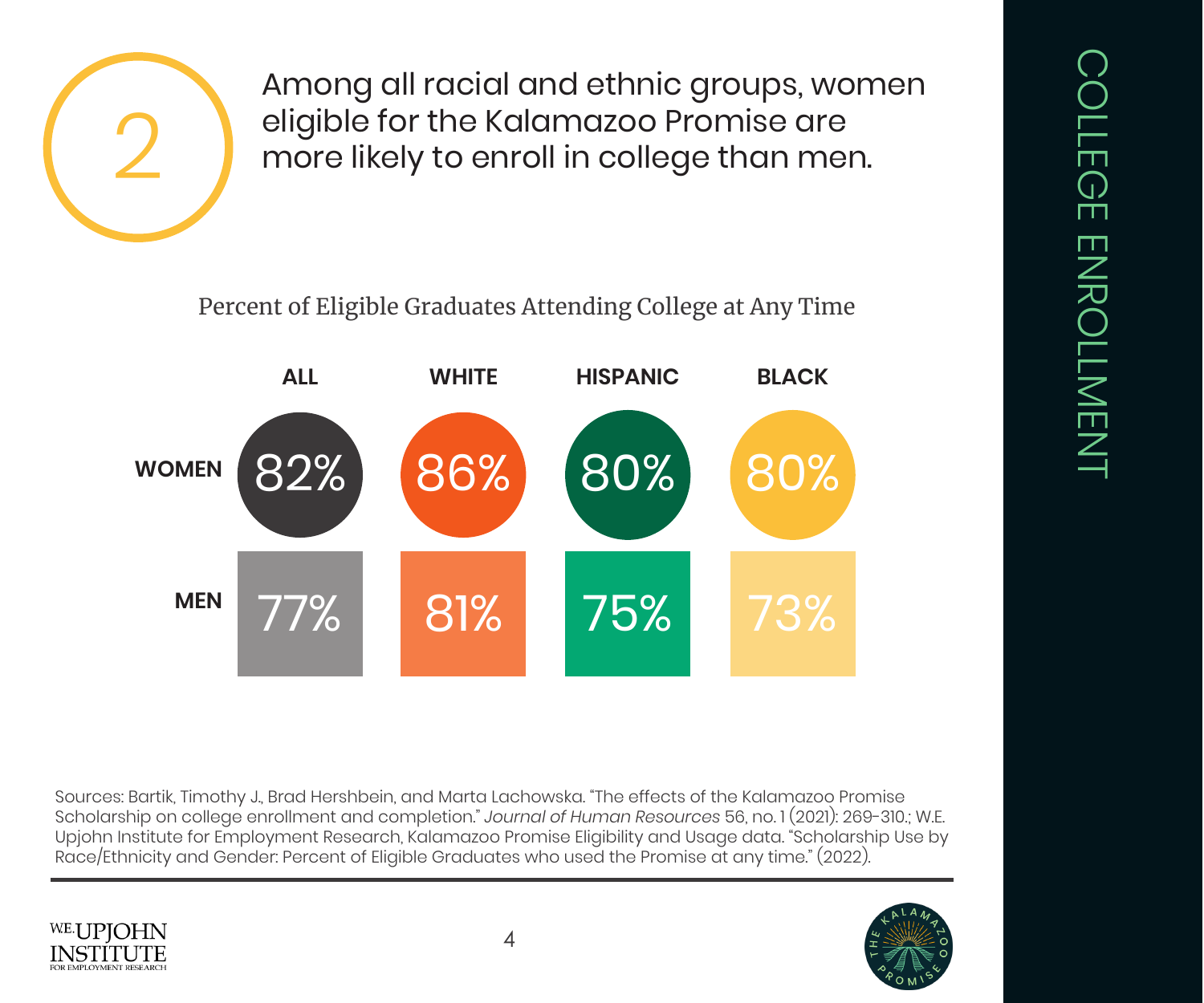

3 Nearly two in three Kalamazoo Promise<br>Salamazoo.<br>Kalamazoo. scholars enroll at a local college in Kalamazoo.



Western Michigan University



Percent of Promise Scholars Enrolled Fall 2021

31%

27%

7%

Kalamazoo Valley Community College



Kalamazoo College

Source: W.E. Upjohn Institute for Employment Research, Kalamazoo Promise Eligibility and Usage data. "Enrollment of Kalamazoo Promise Recipients at local institutions." (2022).



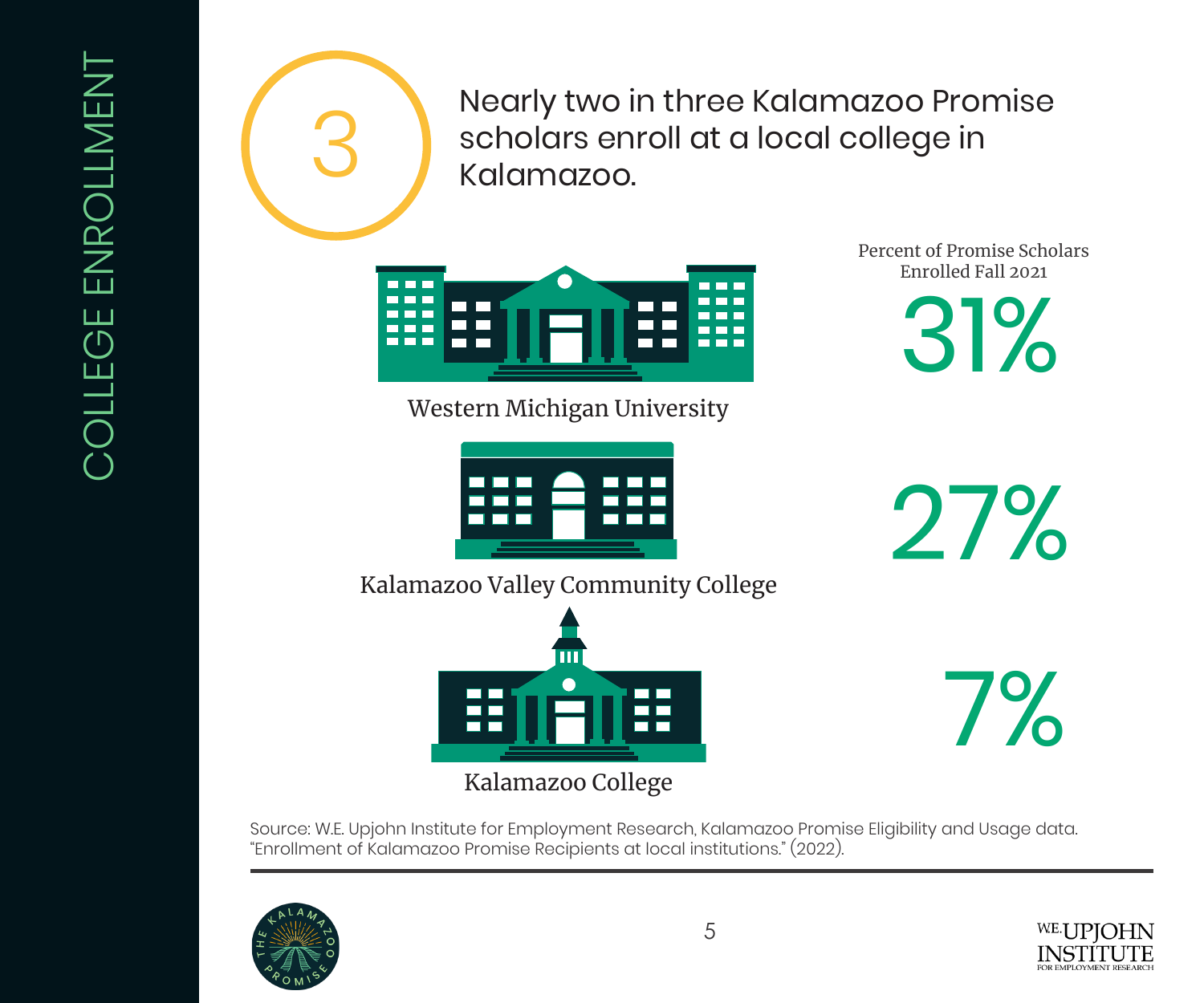

Kalamazoo Promise Scholars are three times<br>as likely to give college another try if they<br>take a break after their first year. as likely to give college another try if they take a break after their first year.

Reenrollment Rates of Students Who Left School Early



Source: Collier, Daniel A., and Isabel McMullen. "Sometimes a Long and Winding Road: An Exploration of Kalamazoo Promise Stop Out and Reenrollment." Journal of College Student Retention: Research, Theory & Practice (2020): 1521025120958631.



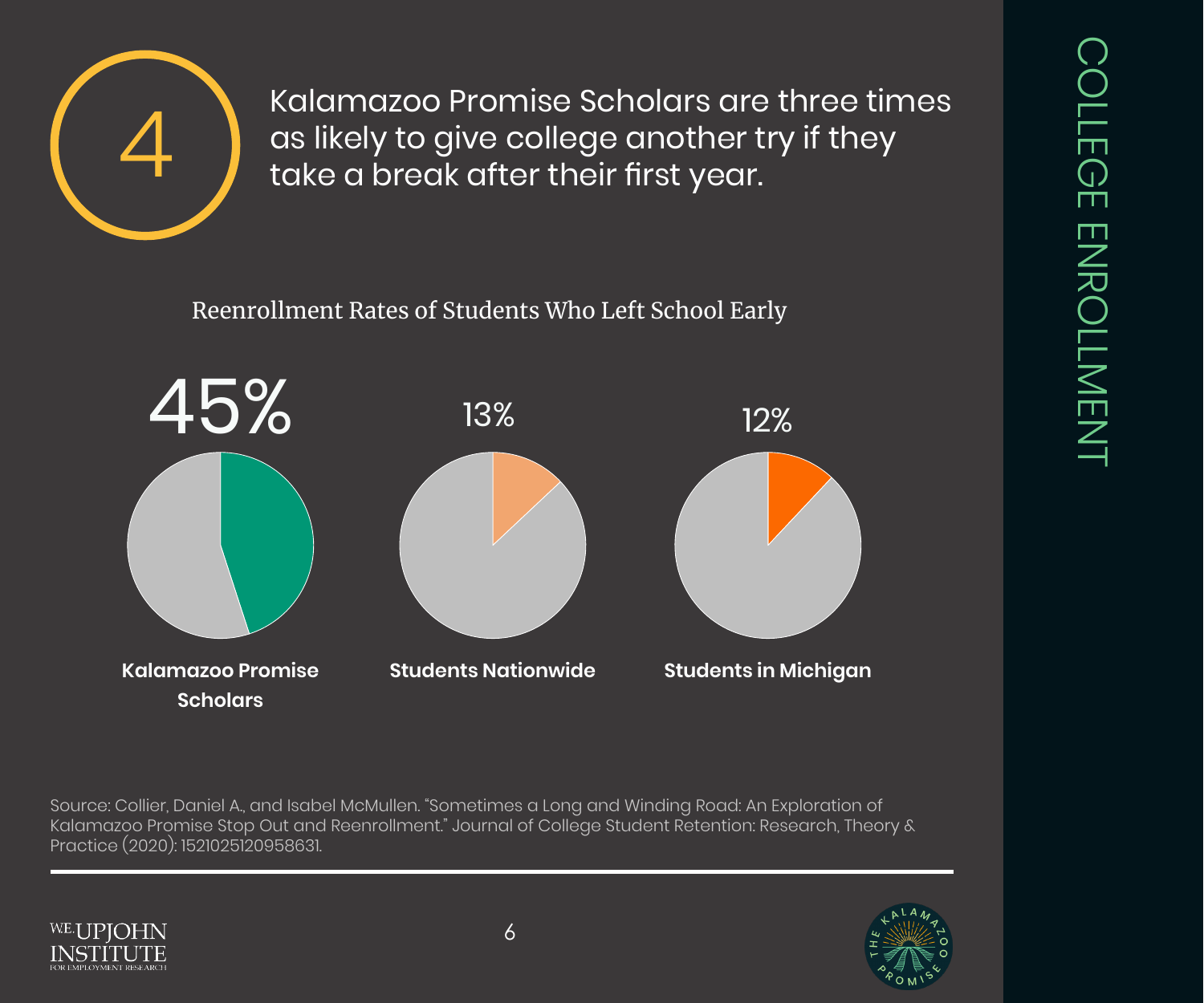

The Kalamazoo Promise increases the<br>percentage of students earning any posecondary credential. percentage of students earning any postsecondary credential.

128%

Increase in likelihood of students earning *any credential* within six years of high school graduation.

# **1 in 3**

Eligible scholars have earned a certificate, associate's degree, or bachelor's degree within six years of enrolling in their program.

Sources: Bartik, Timothy J., Brad Hershbein, and Marta Lachowska. "The Effects of the Kalamazoo Promise Scholarship on College Enrollment, Persistence, and Completion." *Upjohn Institute Working Paper* 15-229. Kalamazoo, MI: W.E. Upjohn Institute for Employment Research (2017); W.E. Upjohn Institute for Employment Research, Kalamazoo Promise Eligibility and Usage data. "Summary of Promise Eligible Graduates' Higher Education Credentials to Date." (2022).



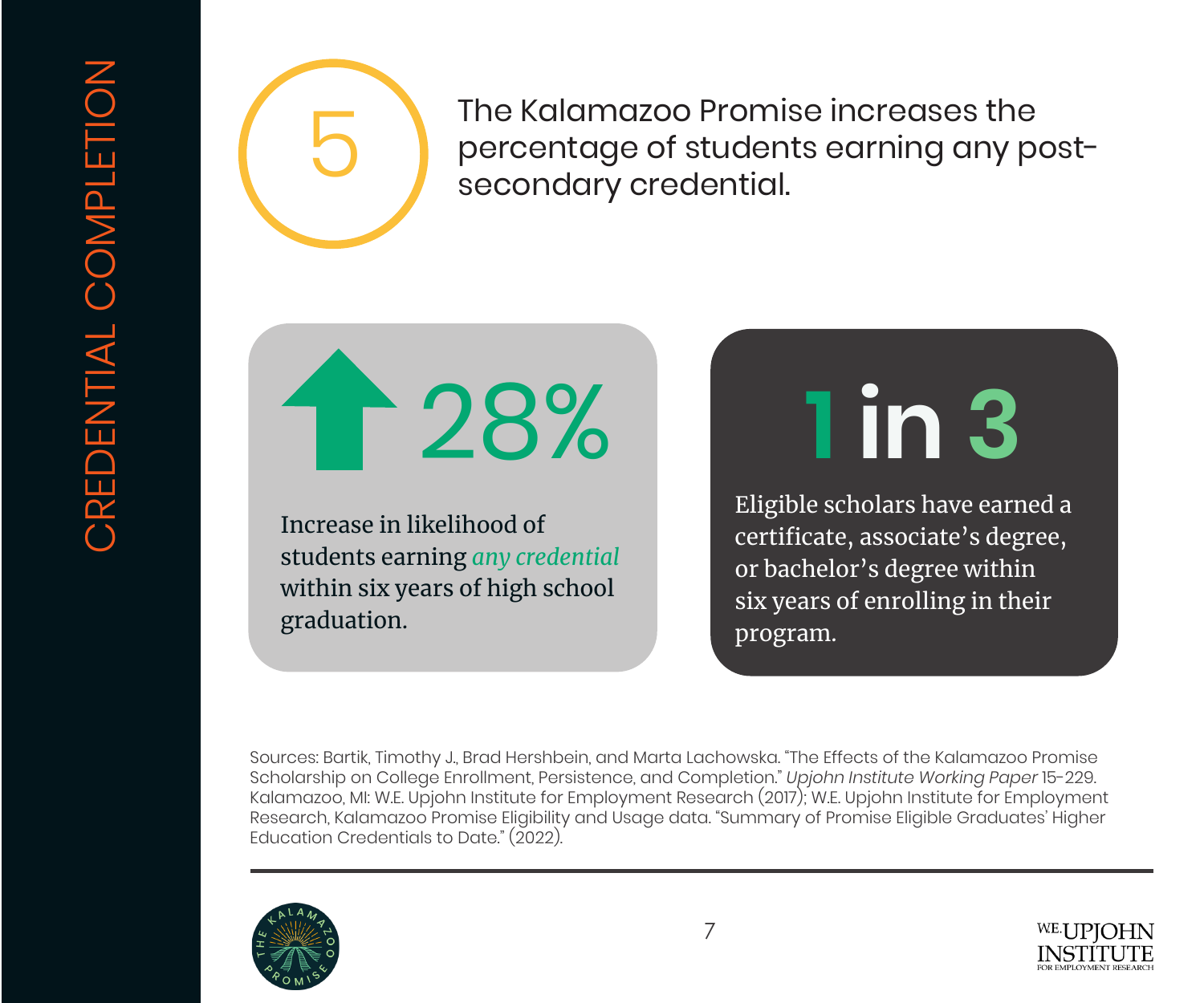

## $\begin{pmatrix} 6 \end{pmatrix}$  More students are earning bachelor's<br>degrees because of the Kalamazoo Pr degrees because of the Kalamazoo Promise.

## 1 25%

Increase in the likelihood of students earning a *bachelor's degree* within six years of high school graduation.

# **8 in 10**

Credentials earned by Kalamazoo Promise Scholars are bachelor's degrees.

Sources: Bartik, Timothy J., Brad Hershbein, and Marta Lachowska. "The Effects of the Kalamazoo Promise Scholarship on College Enrollment, Persistence, and Completion." *Upjohn Institute Working Paper* 15-229. Kalamazoo, MI: W.E. Upjohn Institute for Employment Research (2017); W.E. Upjohn Institute for Employment Research, Kalamazoo Promise Eligibility and Usage data. "Summary of Promise Eligible Graduates' Higher Education Credentials to Date." (2022).



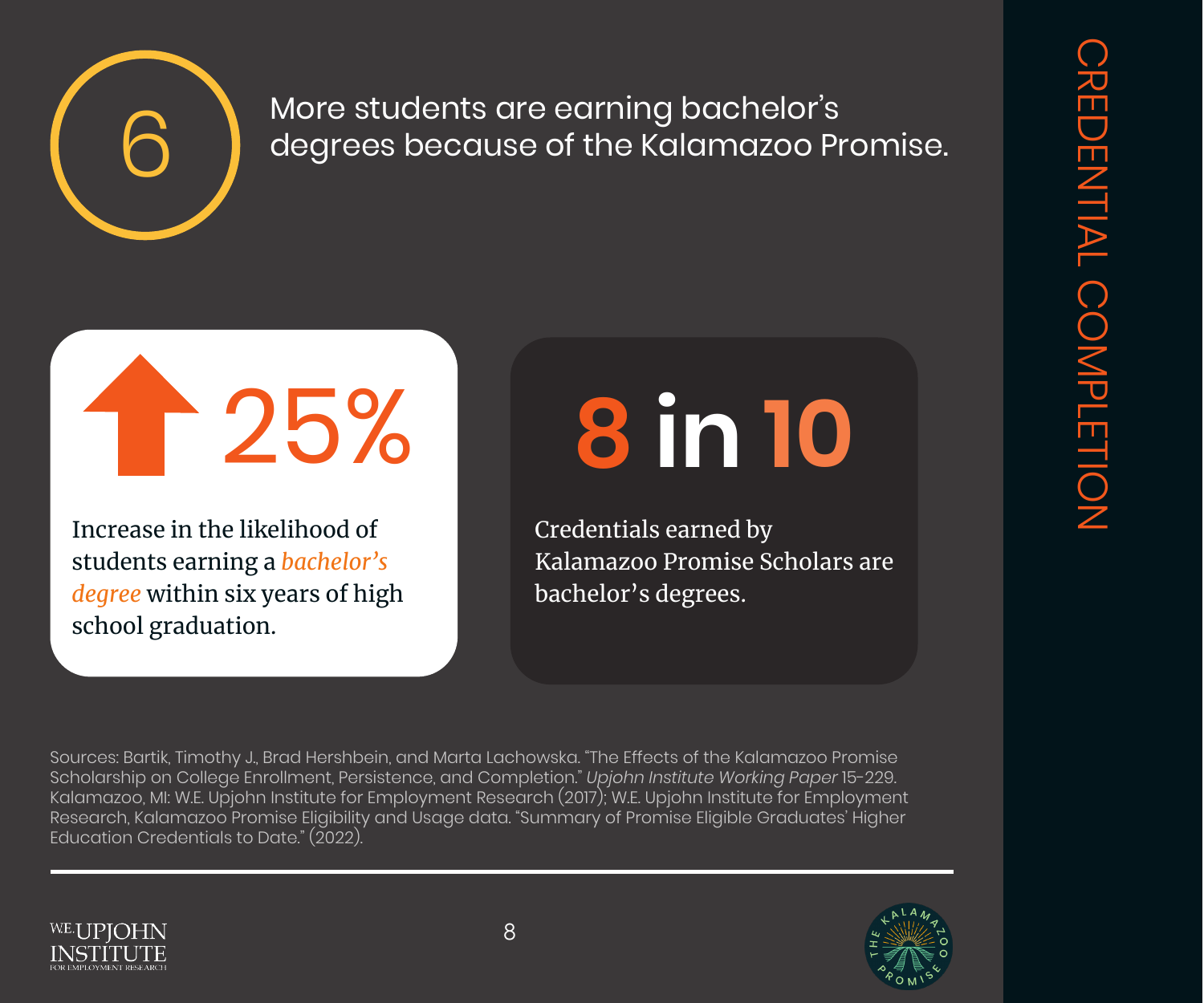

Since the Kalamazoo Promise, students report greater involvement in extracurricular learning activities, including internships, research projects, community service learning, and study abroad.

Graduates of Kalamazoo Public Schools Involved in College Activities



**After the Kalamazoo Promise**



Source: W.E. Upjohn Institute for Employment Research. "Kalamazoo Promise Alumni Survey." (2021).



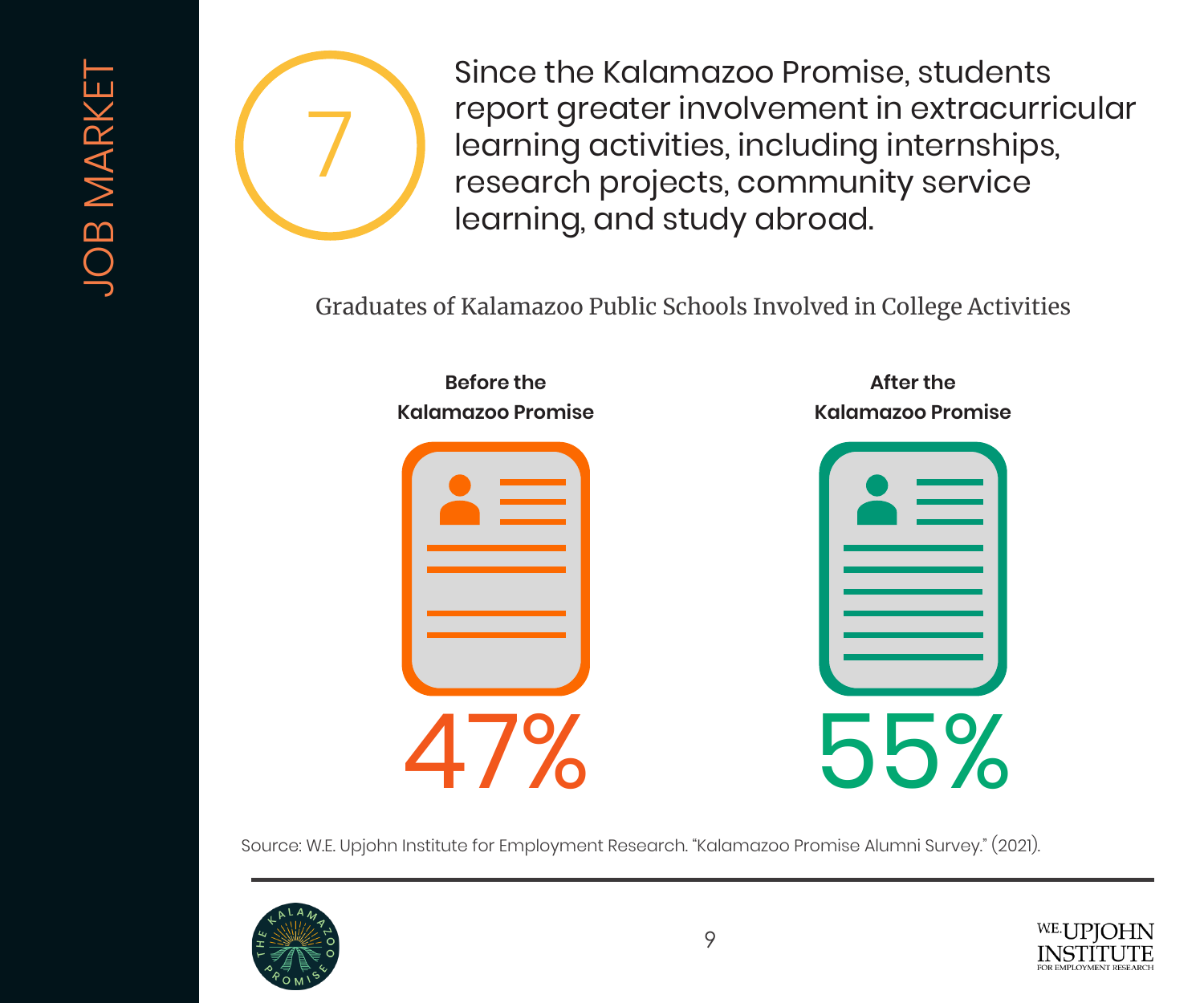

About a decade after high school graduation,<br>the Kalamazoo Promise boosts average<br>earnings for scholars by about 6 percent. the Kalamazoo Promise boosts average earnings for scholars by about 6 percent.

Average Earnings of Graduates of Kalamazoo Public Schools in Michigan\*

**Ineligible for the Kalamazoo Promise**



\* Earnings are for graduates working within Michigan.

Source: McMullen, Isabel and Brad J. Hershbein. "Beyond Degrees: The Kalamazoo Promise and Workforce Outcomes." *Employment Research* (2021): 28(3): 1-4..





**Eligible for the Kalamazoo Promise**

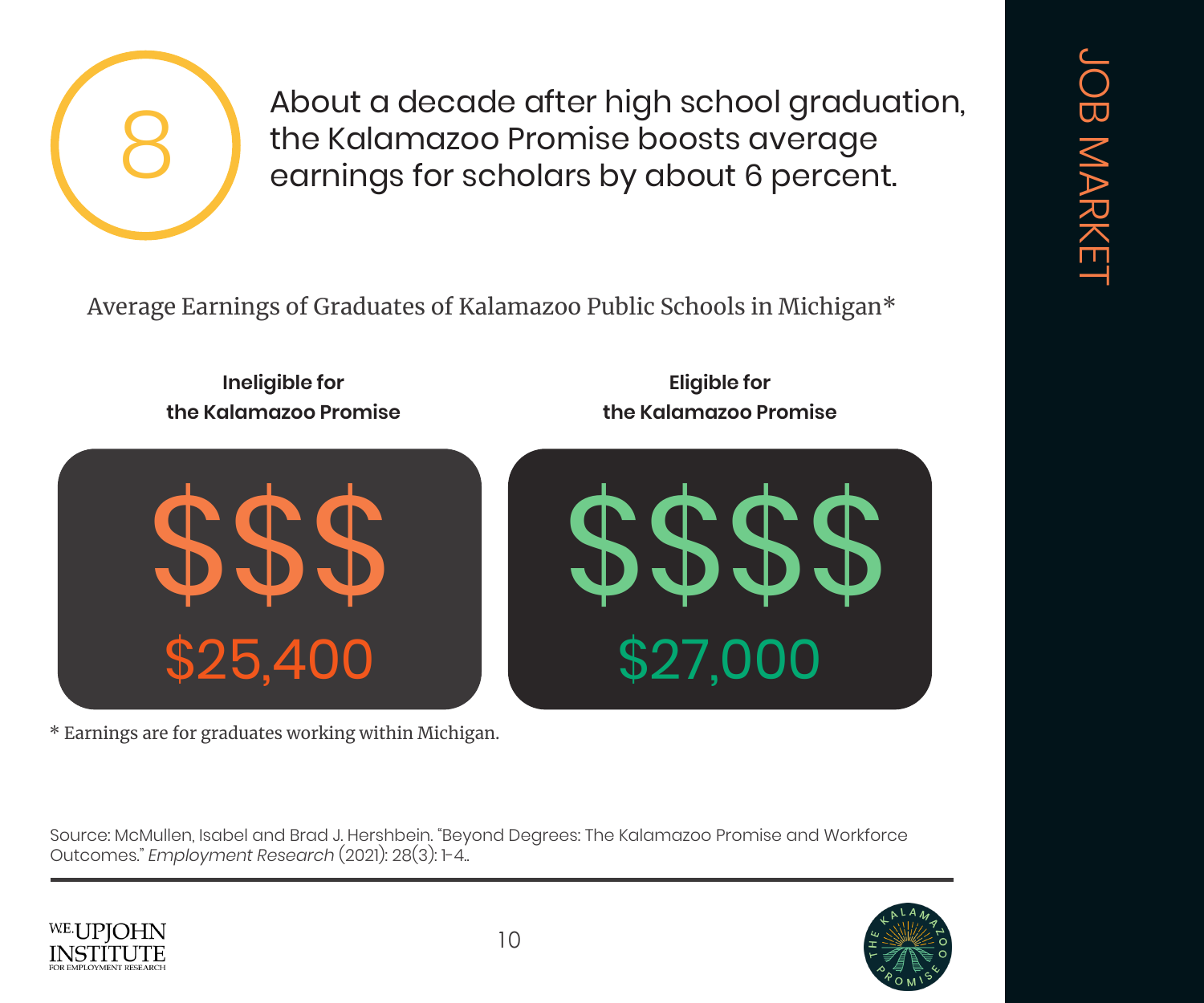

Despite coming from a lower-income school<br>district, two in five Kalamazoo Promise<br>Scholars report not having to borrow any<br>money to attend college district, two in five Kalamazoo Promise Scholars report not having to borrow any money to attend college.

> Percent of Students Earning a Bachelor's Degree Reporting Borrowing No Money to Attend College



Source: W.E. Upjohn Institute for Employment Research. "Kalamazoo Promise Alumni Survey." (2021); Cominole, Melissa, Erin Thomsen, and Miha Henderson. "Baccalaureate and Beyond (B&B: 08/18): first look at the 2018 employment and educational experiences of 2007-08 college graduates." (2021).





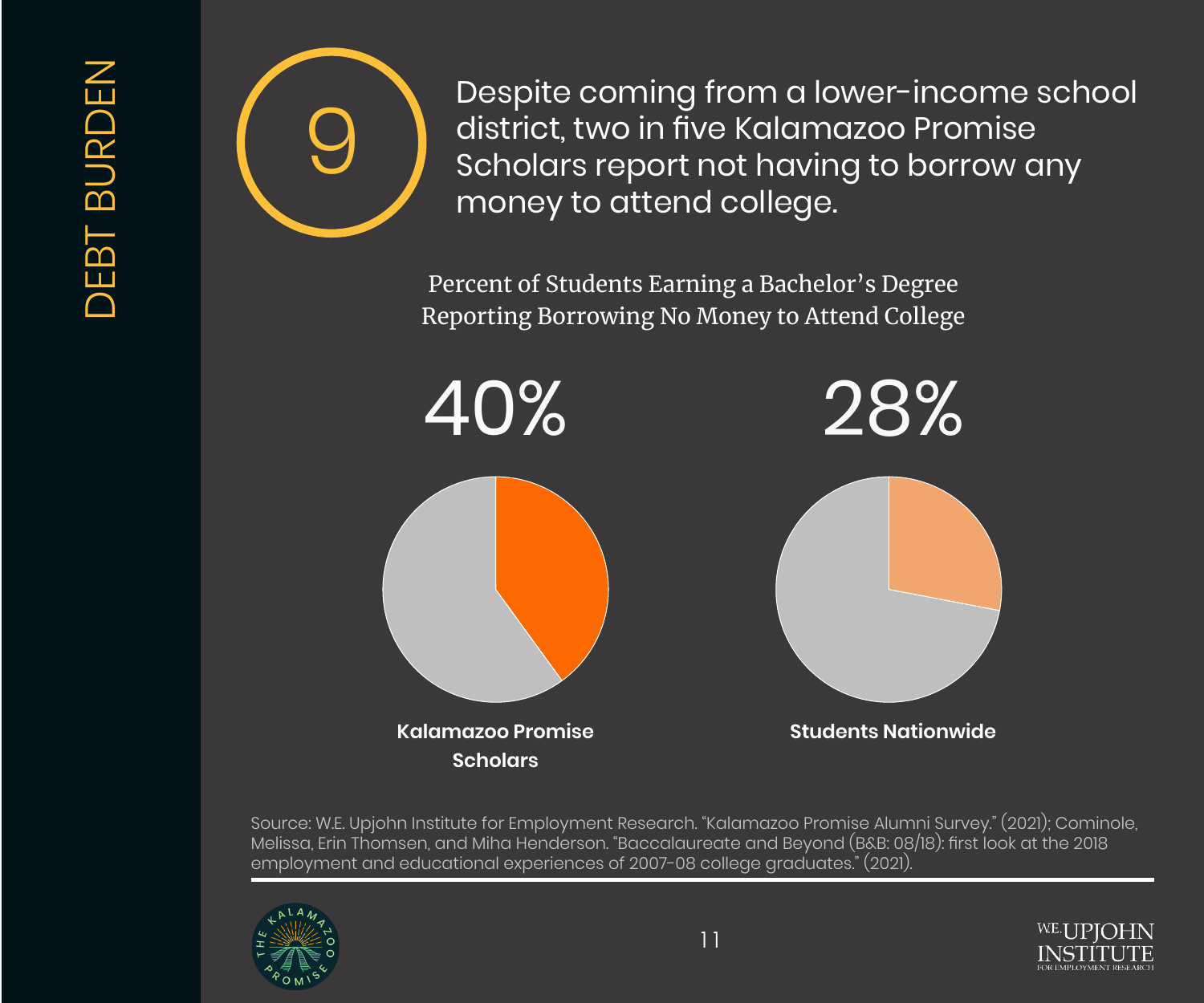

10 Graduates of Kalamazoo Public Schools with<br>IC discussion of their 20s and 30s.<br>Idrge amounts in their 20s and 30s. student loan debt are less likely to report large amounts in their 20s and 30s.

> Graduates of Kalamazoo Public Schools Reporting Student Loan Debt of \$50,000 or more\*



\*Includes both undergraduate and graduate school debt. Numbers not adjusted for inflation.

Source: W.E. Upjohn Institute for Employment Research. "Kalamazoo Promise Alumni Survey." (2021).





12

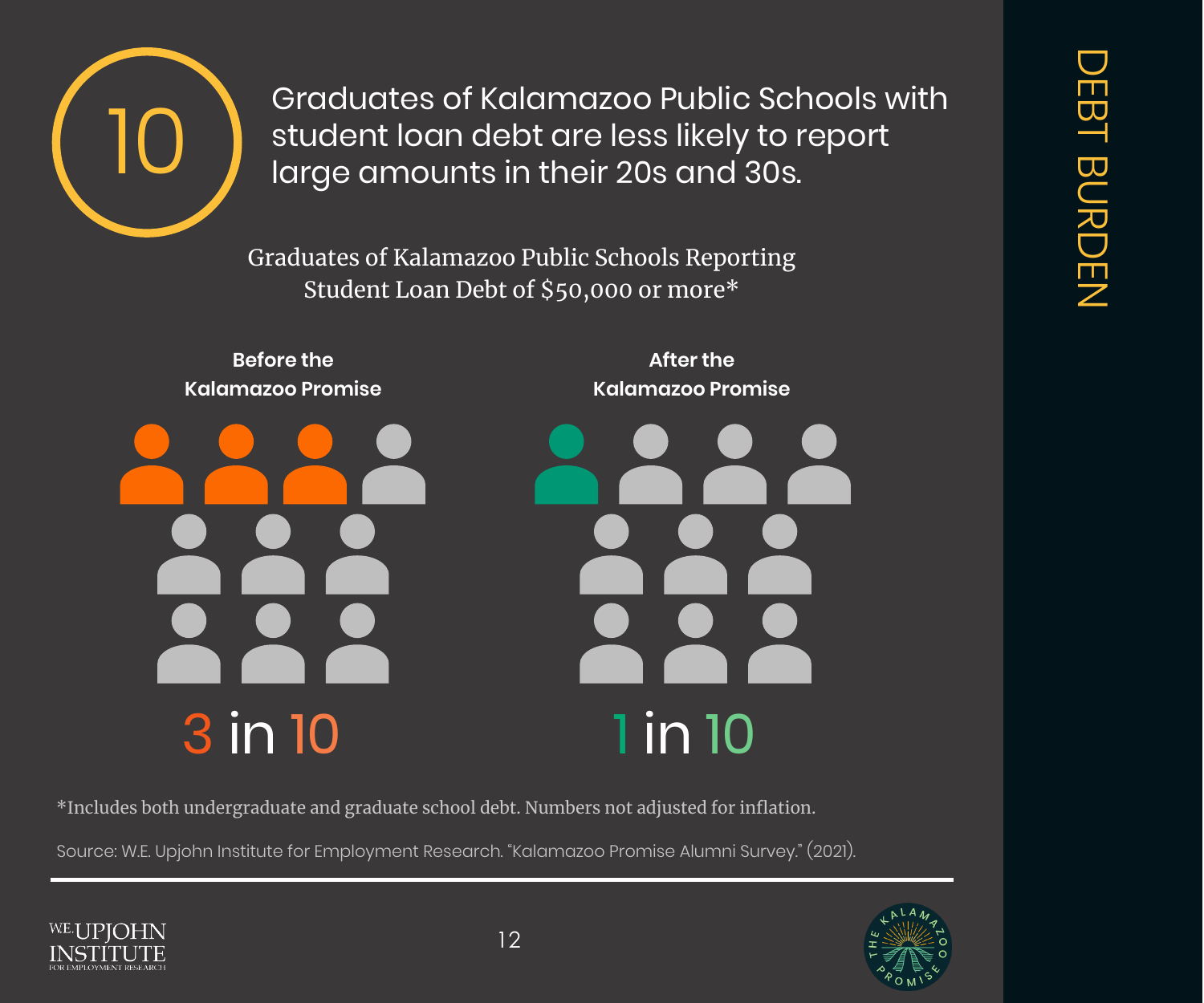

Black graduates of Kalamazoo Public Schools report having significantly less debt than Black graduates before the Kalamazoo Promise.

Change in Median Reported Debt



Source: W.E. Upjohn Institute for Employment Research. "Kalamazoo Promise Alumni Survey." (2021). \*Includes both undergraduate and graduate school debt. Numbers not adjusted for inflation.



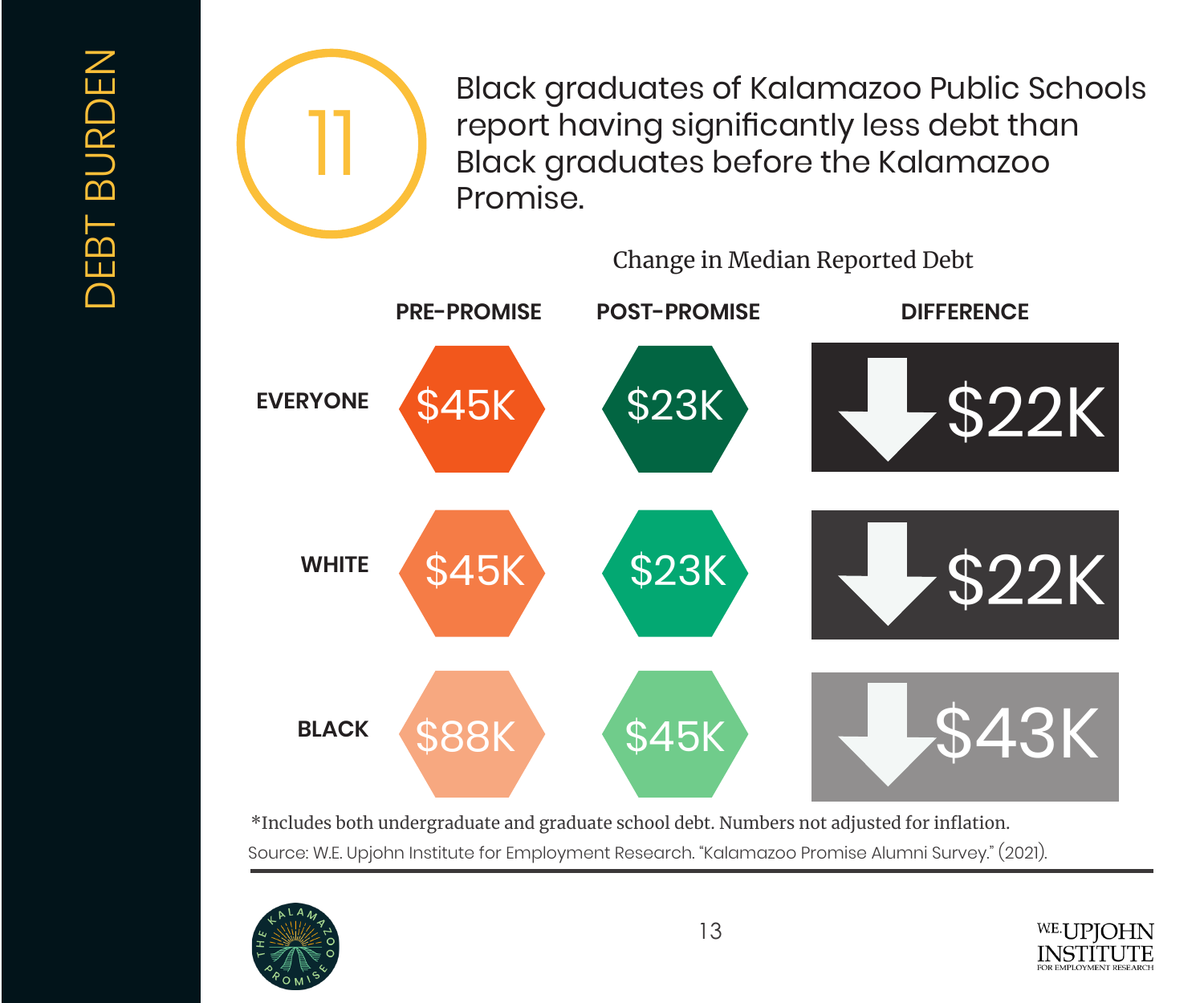

Since the Kalamazoo Promise, more<br>graduates of Kalamazoo Public Scho<br>report staying in the community. graduates of Kalamazoo Public Schools report staying in the community.

> Percent of Graduates of Kalamazoo Public Schools Living Near the Kalamazoo City Center



Source: McMullen, Isabel and Brad J. Hershbein. "Beyond Degrees: The Kalamazoo Promise and Workforce Outcomes." *Employment Research* (2021): 28(3): 1-4..





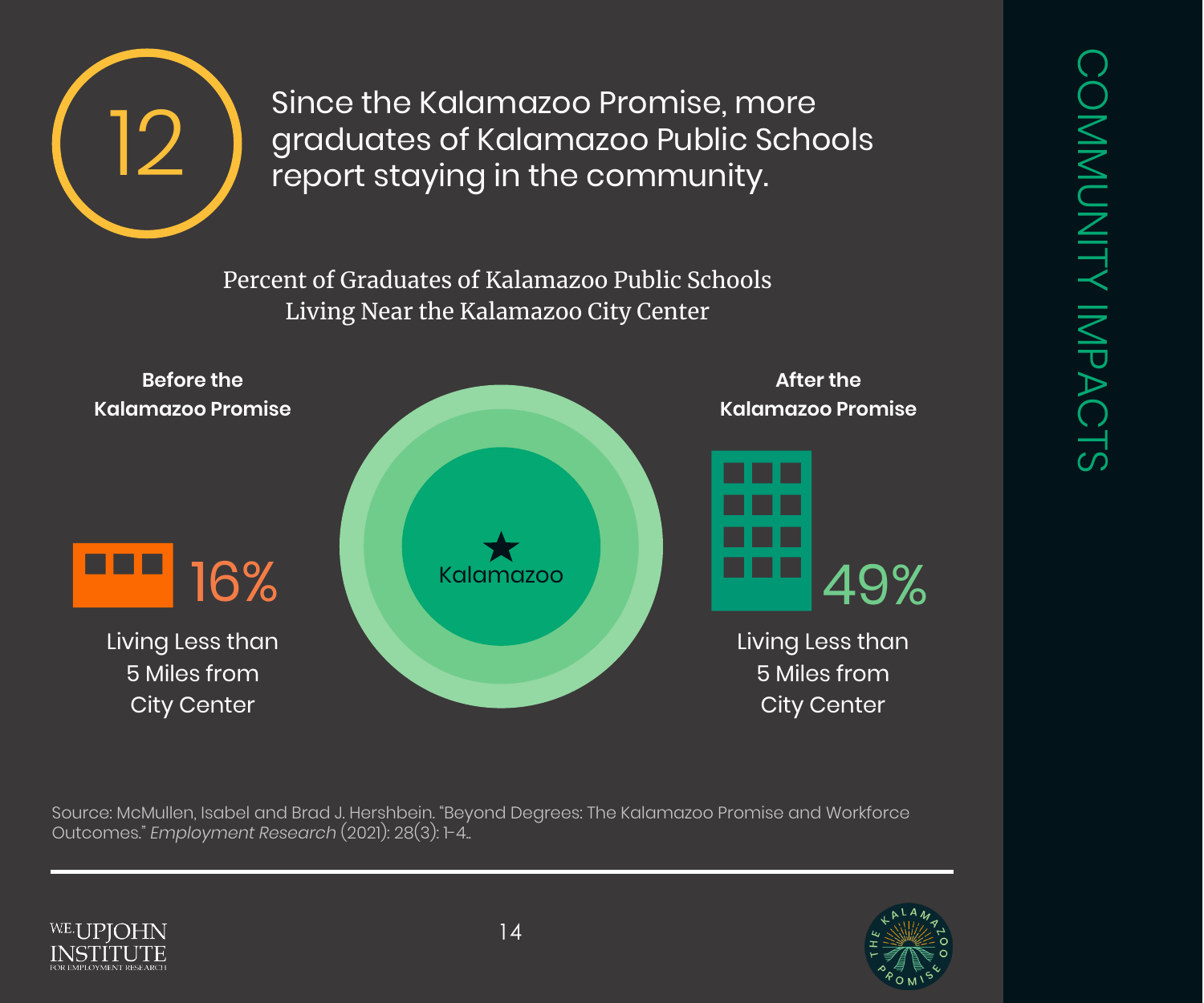

Graduates of Kalamazoo Public Schools<br>report they are more likely to own their o<br>home later in life. report they are more likely to own their own home later in life.

Graduates of Kalamazoo Public Schools Reporting Home Ownership

**Before the Kalamazoo Promise**



**After the Kalamazoo Promise**



1 in 5 2 in 5

Source: W.E. Upjohn Institute for Employment Research. "Kalamazoo Promise Alumni Survey." (2021).



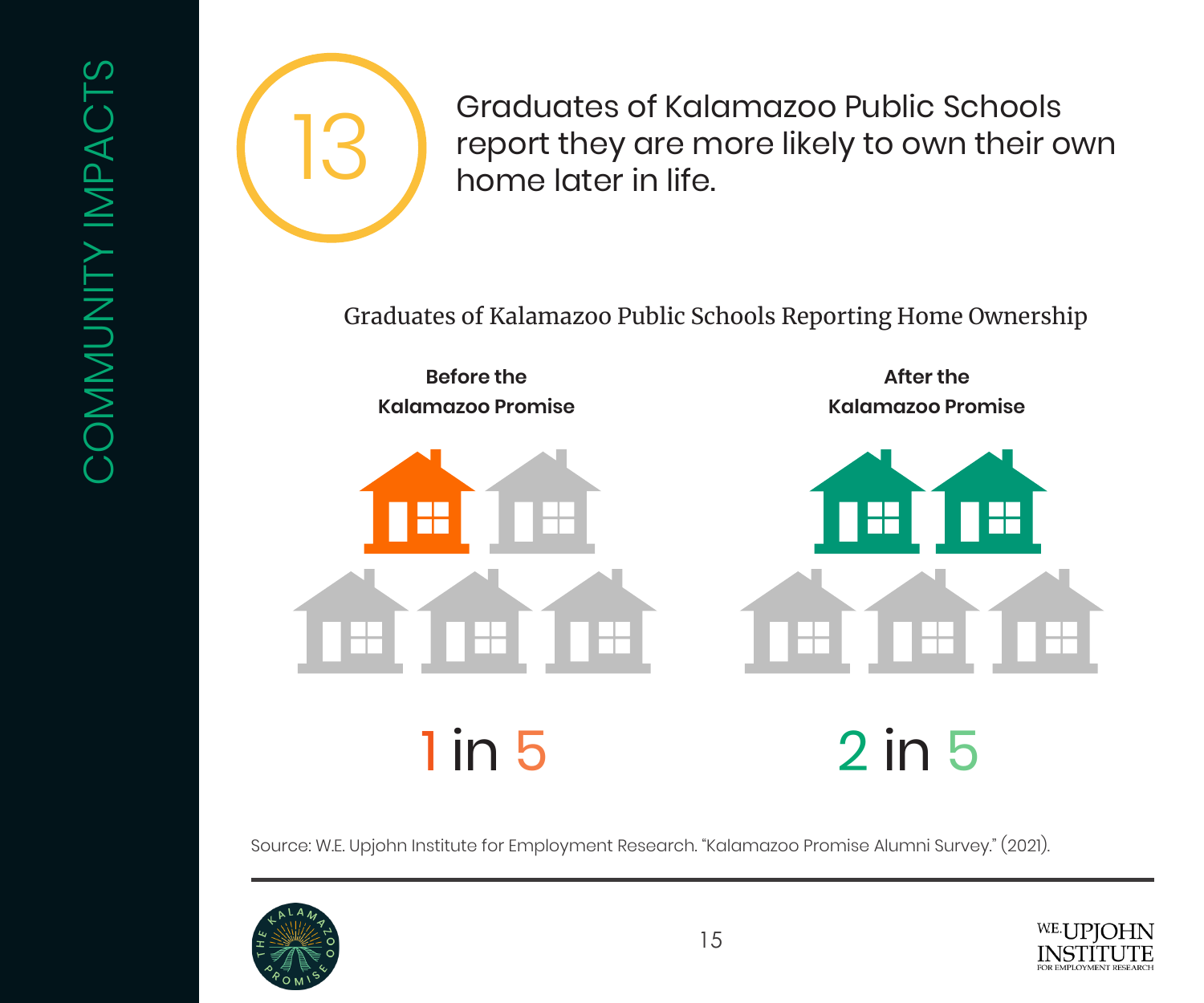Both Black and White graduates of<br>Kalamazoo Public Schools report hi<br>levels of home ownership compare Kalamazoo Public Schools report higher levels of home ownership compared to pre-Promise graduates.



Source: W.E. Upjohn Institute for Employment Research. "Kalamazoo Promise Alumni Survey." (2021).





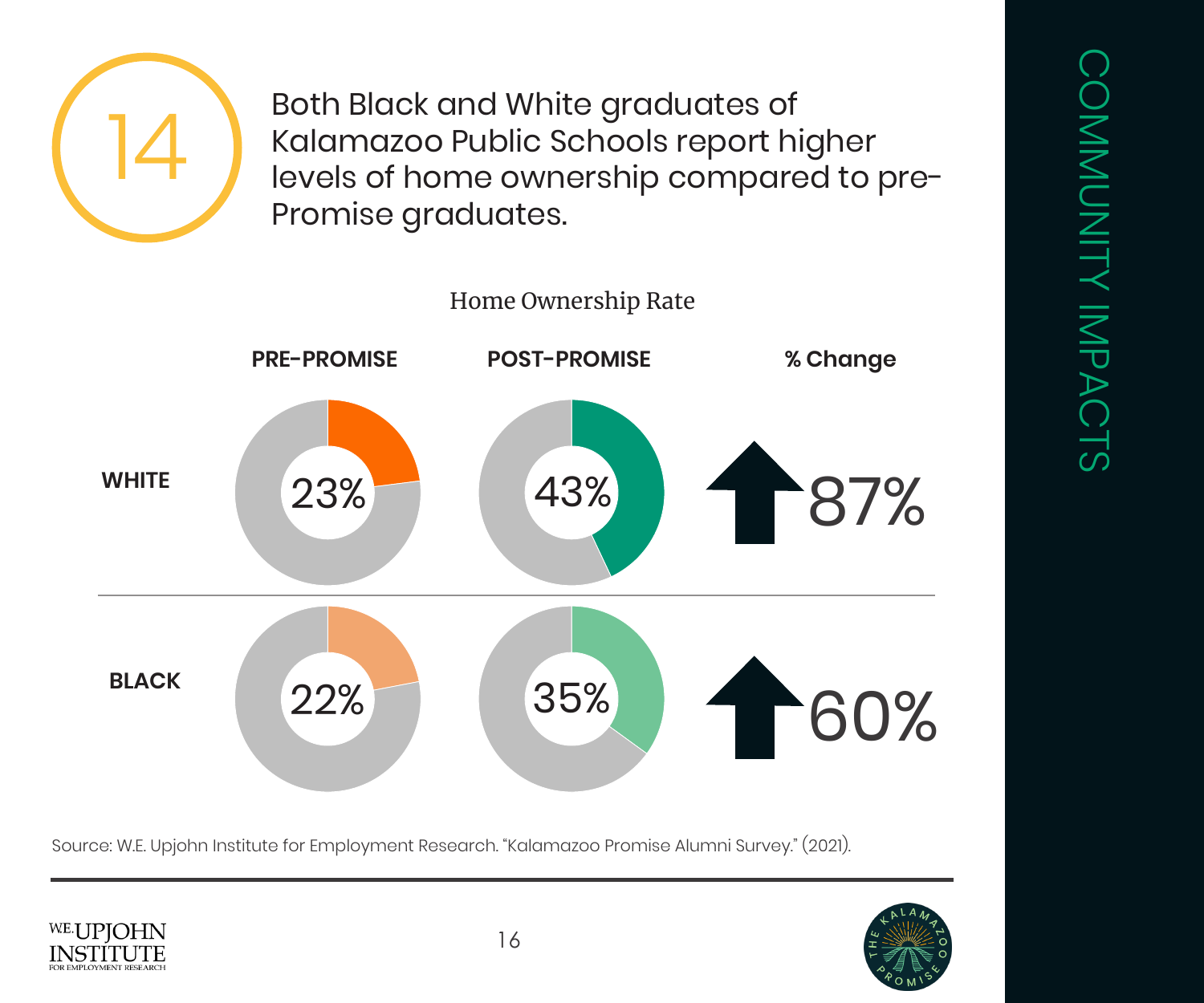

Enrollment in Kalamazoo Public Schools<br>has increased almost every year since t<br>Kalamazoo Promise was announced. has increased almost every year since the Kalamazoo Promise was announced.





Source: W.E. Upjohn Institute for Employment Research. Kalamazoo Promise Eligibility and Usage data. "Kalamazoo Public Schools Enrollment Trend." (2022).



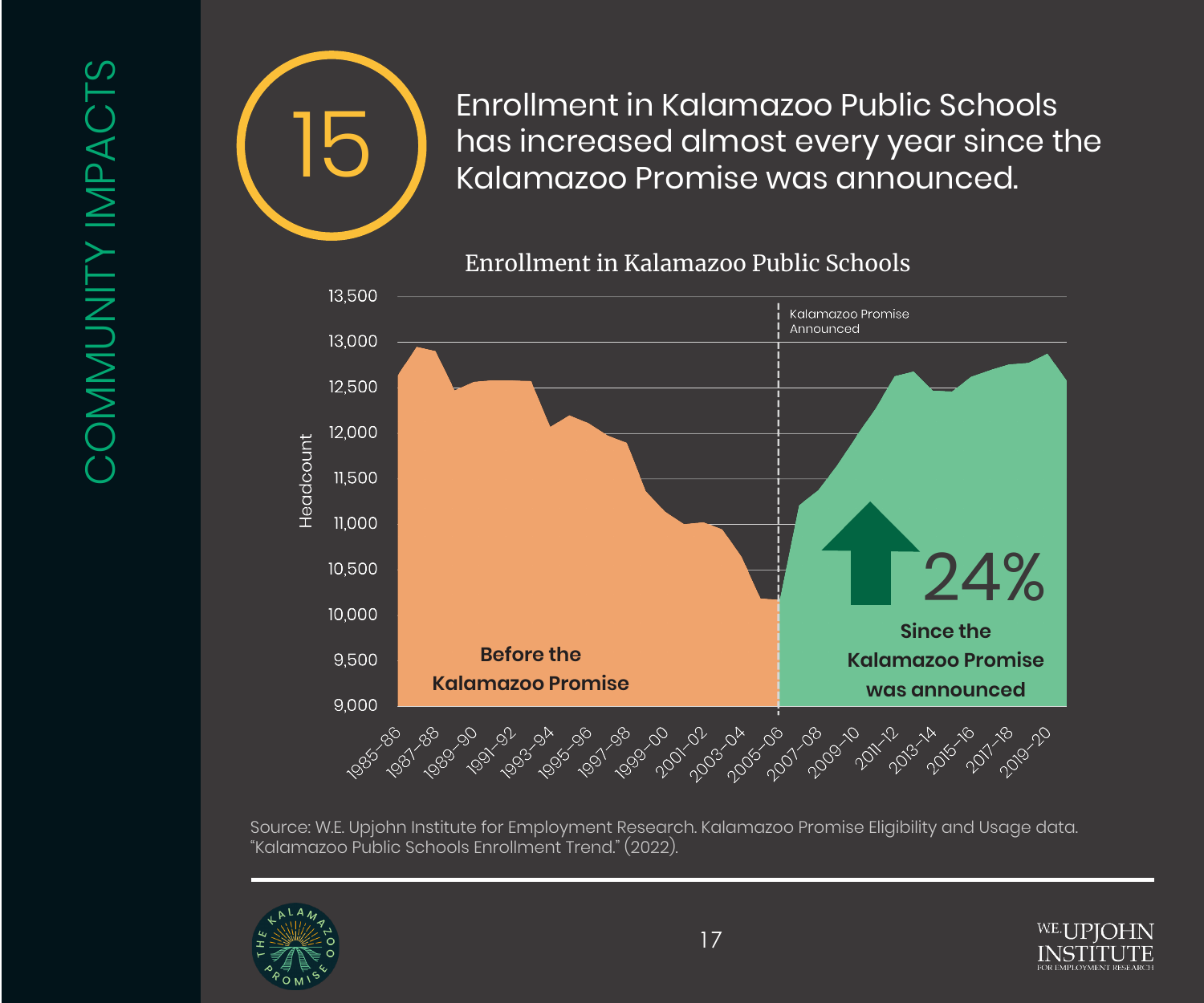

More families are staying in the Kalamazoo<br>Public School District since the Kalamazoo<br>Promise. Public School District since the Kalamazoo Promise.

Retained Students in Kalamazoo Public Schools



**Each year, more than 250 students and their families are staying in Kalamazoo Public Schools who would likely have left the area without the Kalamazoo Promise.**

Hershbein, Brad J. "A Second Look at Enrollment Changes after the Kalamazoo Promise." *Upjohn Institute Working Paper* 13-200. Kalamazoo, MI: W.E. Upjohn Institute for Employment Research. (2013).



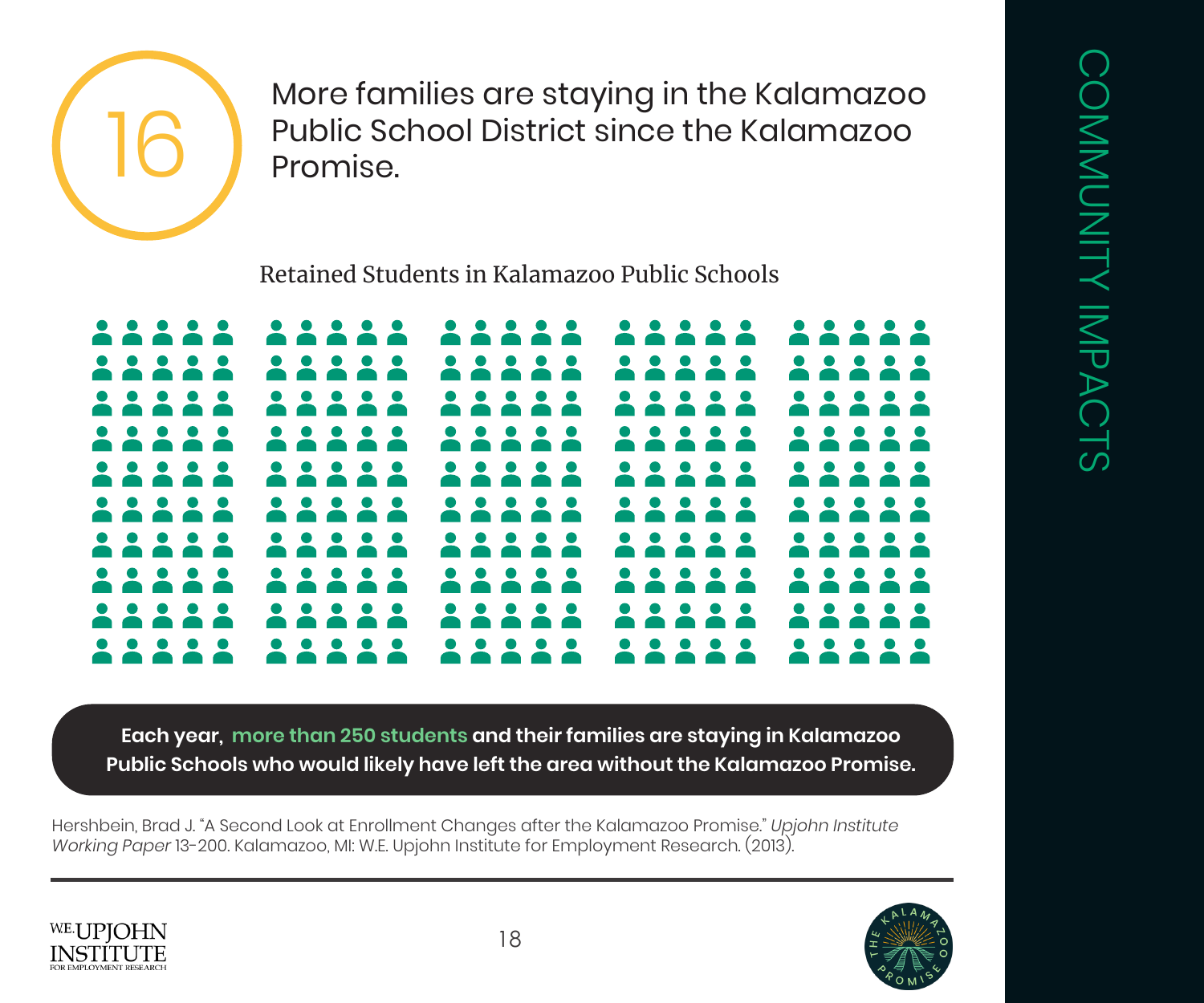## In Conclusion. . .

The Kalamazoo Promise will continue to impact the lives of people in Kalamazoo and the larger community for many years to come. Nationally, the cost of university attendance continues to rise, putting the prospect of a college education out of reach for many people. The COVID-19 pandemic has also exacerbated many of the factors that contribute to unequal educational access and success. The research summarized here underscores that Kalamazoo grapples with many of these same trends, but that universal and accessible resources result in important positive effects on individuals and communities.

There is still much research to do and avenues to explore in understanding the impact of this innovative scholarship program. As more cohorts graduate from the Kalamazoo Public School district, more and more data becomes available to analyze the long-term effects of the scholarship program. As more scholars plant roots in Kalamazoo, develop their careers, and begin families of their own, we also will begin to see the second-generation effects of the Promise. The Kalamazoo Promise continues to hone its student services and develop community partnerships aimed at addressing structural inequities within the community. The scope of the scholarship itself continues to expand to include internship opportunities, increased apprenticeship opportunities, and other paths to livingwage jobs and greater prosperity. All of this growth suggests that the Promise will continue to serve a central role in the community, and the details of these changes will open individual opportunity and many new avenues for exploration and study.